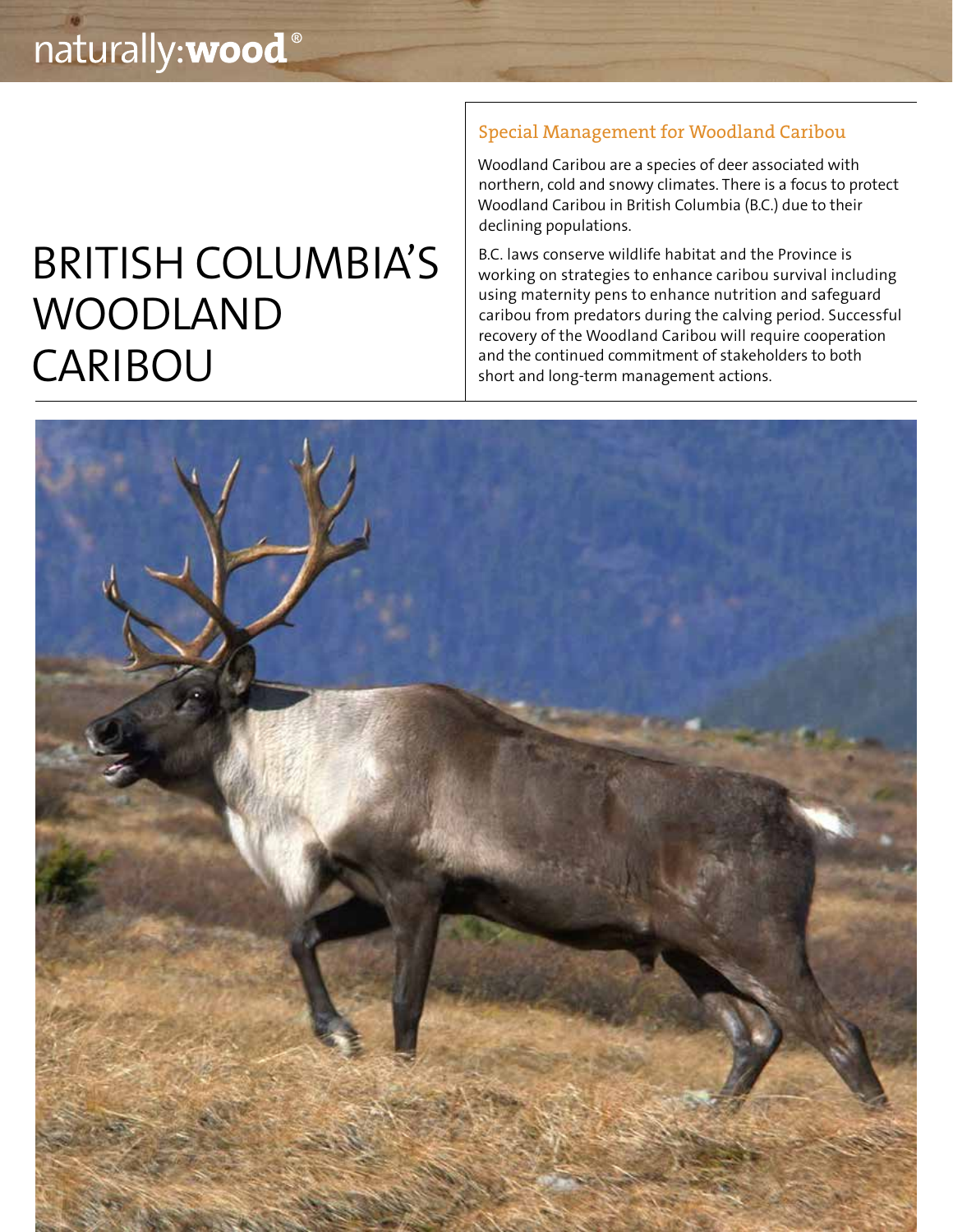# CARIBOU ARE AT RISK ACROSS CANADA



### *Caribou distribution in British Columbia by Ecotype*

| <b>Boreal Caribou</b> | ////////// Caribou low density                                                         |
|-----------------------|----------------------------------------------------------------------------------------|
| Mountain Caribou      | Caribou historical range                                                               |
| Northern Caribou      | National species at risk designation: eq.<br>endangered, threatened or special concern |

*Produced by: Ecosystem Branch, Ministry of Environment*

### Caribou in Canada and B.C.

Caribou are found across northern North America, Europe and Russia. There are three major subspecies of caribou in Canada including Woodland, Peary, and Barrenground Caribou. Only Woodland Caribou live in B.C. and include three distinct ecotypes: Boreal Caribou, Mountain Caribou and Northern Caribou. All three types are considered "at risk" of disappearing from Canada due to declining populations. Although B.C. caribou do not migrate long distances, some populations travel seasonally to higher or lower elevations.

**Boreal Caribou** are found in the extreme northeastern corner of the province. They live in low elevation, open forests and boggy sites next to wetlands. They depend on ground lichens as their source of

food in the winter. Management activities to protect Boreal Caribou can benefit many other species that live in the boreal forest.

**Mountain Caribou** are found in east-central and southeast British Columbia. Mountain Caribou depend on lichens that grow on trees as their primary source of food in the winter and spend winters in higher elevation, old growth forests.

**Northern Caribou** are the most common type in B.C. with populations extending from west-central to northern British Columbia. Like Boreal Caribou, they also depend on a winter diet of ground lichens. Northern Caribou move between alpine areas during calving season to low elevation pine forests or wind-swept ridges in the winter.

### WHY ARE CARIBOU AT RISK?

*Caribou populations have been impacted by roads, recreational winter activities, utility corridors and disturbed areas including oil well sites and forestry cut blocks. Each B.C. caribou population has its own set of challenges, but all face pressure from loss of habitat due to human activities as well as increased predators. Management of important caribou habitat and the cooperation of industry and recreation stakeholder groups are vitally important to the survival of caribou.*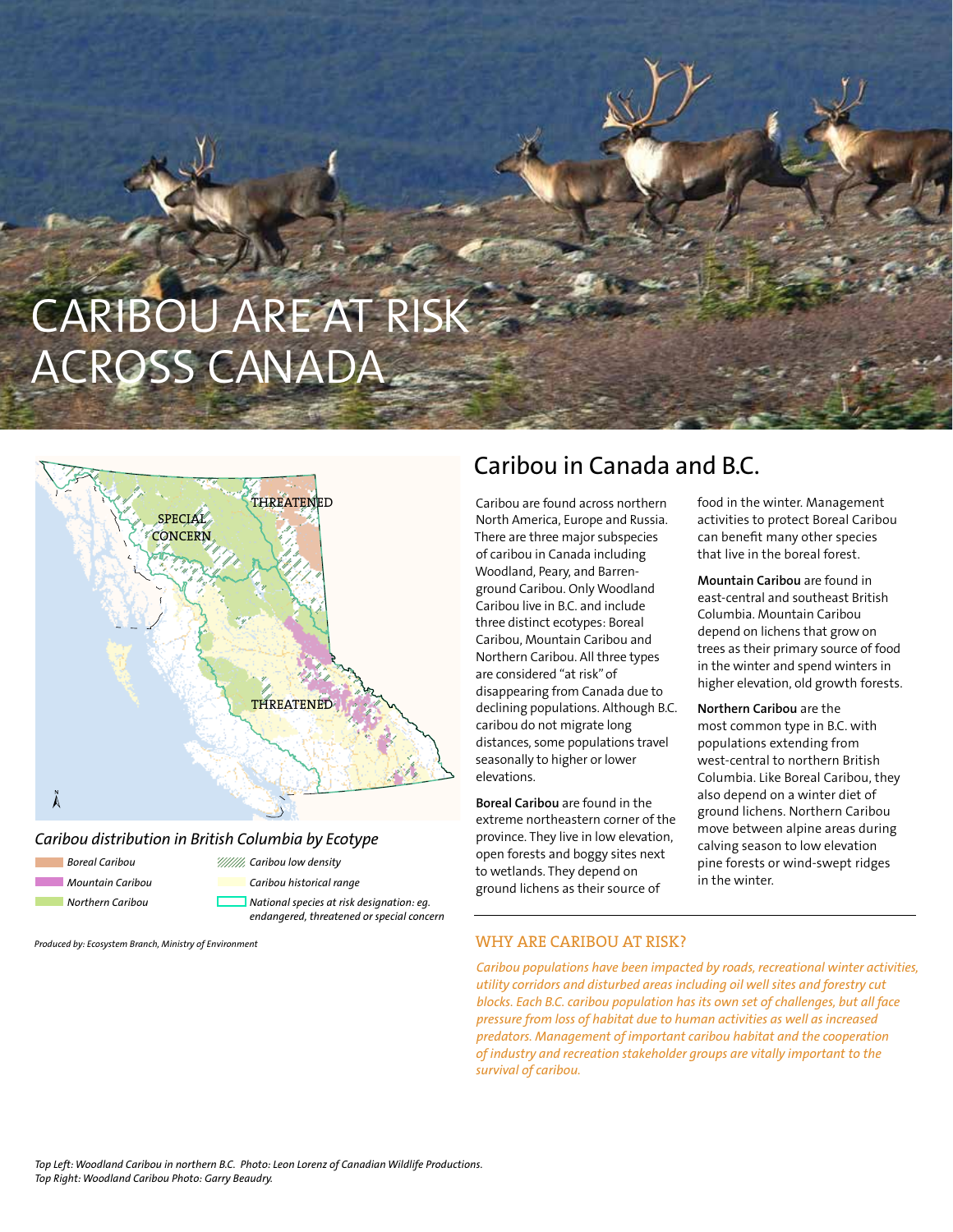

### Identifying Threats to Caribou in B.C.

Habitat loss and predation are the key factors for caribou population declines in British Columbia.

Examples of threats to caribou species in B.C. include:

#### HABITAT LOSS AND **DISTURBANCE**

- · Oil and gas development
- · Forest harvesting
- · Roads and urban development
- · Winter recreation (heli-skiing, snowmobiles)
- · Changes to habitat due to climate change

#### IMPACTS TO SURVIVAL

- · Expansion of moose and deer into caribou habitat
- · Increased predators
- · Increased avalanches
- · Vehicle and train collisions

### Woodland Caribou Recovery Planning

Governments, scientists, researchers, registered biologists and caribou experts are involved in the development of caribou recovery planning. These recovery plans are mandated by federal legislation. Long-term protection and management of sufficient, suitable habitat is the key to caribou survival. Short-term actions to enhance caribou survival are also vital.



| Recovery<br>Planning          | <b>Boreal Caribou</b>                                                                                                                                                                                      | <b>Mountain Caribou</b>                                                                                                                                                                                                                                 | <b>Northern Caribou</b>                                                                                                                                                                                             |
|-------------------------------|------------------------------------------------------------------------------------------------------------------------------------------------------------------------------------------------------------|---------------------------------------------------------------------------------------------------------------------------------------------------------------------------------------------------------------------------------------------------------|---------------------------------------------------------------------------------------------------------------------------------------------------------------------------------------------------------------------|
| Population<br><b>Size</b>     | < 1,000                                                                                                                                                                                                    | < 1,300                                                                                                                                                                                                                                                 | < 20,000                                                                                                                                                                                                            |
| Conservation<br><b>Status</b> | Threatened                                                                                                                                                                                                 | Threatened                                                                                                                                                                                                                                              | Special concern,<br>with the South Mountain<br>group Threatened                                                                                                                                                     |
| Population<br>Goal            | In 50 years: self-sustaining<br>local population throughout<br>Canada, to the extent<br>possible.                                                                                                          | Recover and sustain a<br>population of 2,500<br>animals.                                                                                                                                                                                                | For the populations of<br>"special concern", prevent<br>them from becoming<br>threatened or<br>endangered, with a goal<br>for the South Peace<br>sub-group to achieve a<br>population of at least<br>1,200 by 2034. |
| Priority<br><b>Actions</b>    | * Habitat protection<br>* Mitigation and restoration<br>of habitat<br>* Management of predators<br>and deer, moose, and elk<br>populations that<br>attract predators<br>Boreal caribou<br>habitat research | * Habitat protection<br>* Management of human<br>recreation activities<br>Management of<br>predators and deer,<br>moose, and elk<br>populations that<br>attract predators<br>Enhance caribou survival<br>and augment populations<br>in threatened herds | * Protection of high<br>elevation winter habitat<br>* Management of<br>predators<br>* Management of<br>industrial activities<br>to sustain habitat<br>suitability                                                   |

*Threatened: Species which are likely to become endangered if nothing is done to reverse the factors leading to their extirpation or extinction. Special concern: Species which may become threatened or endangered due to a combination of biological characteristics and identified threats.1*